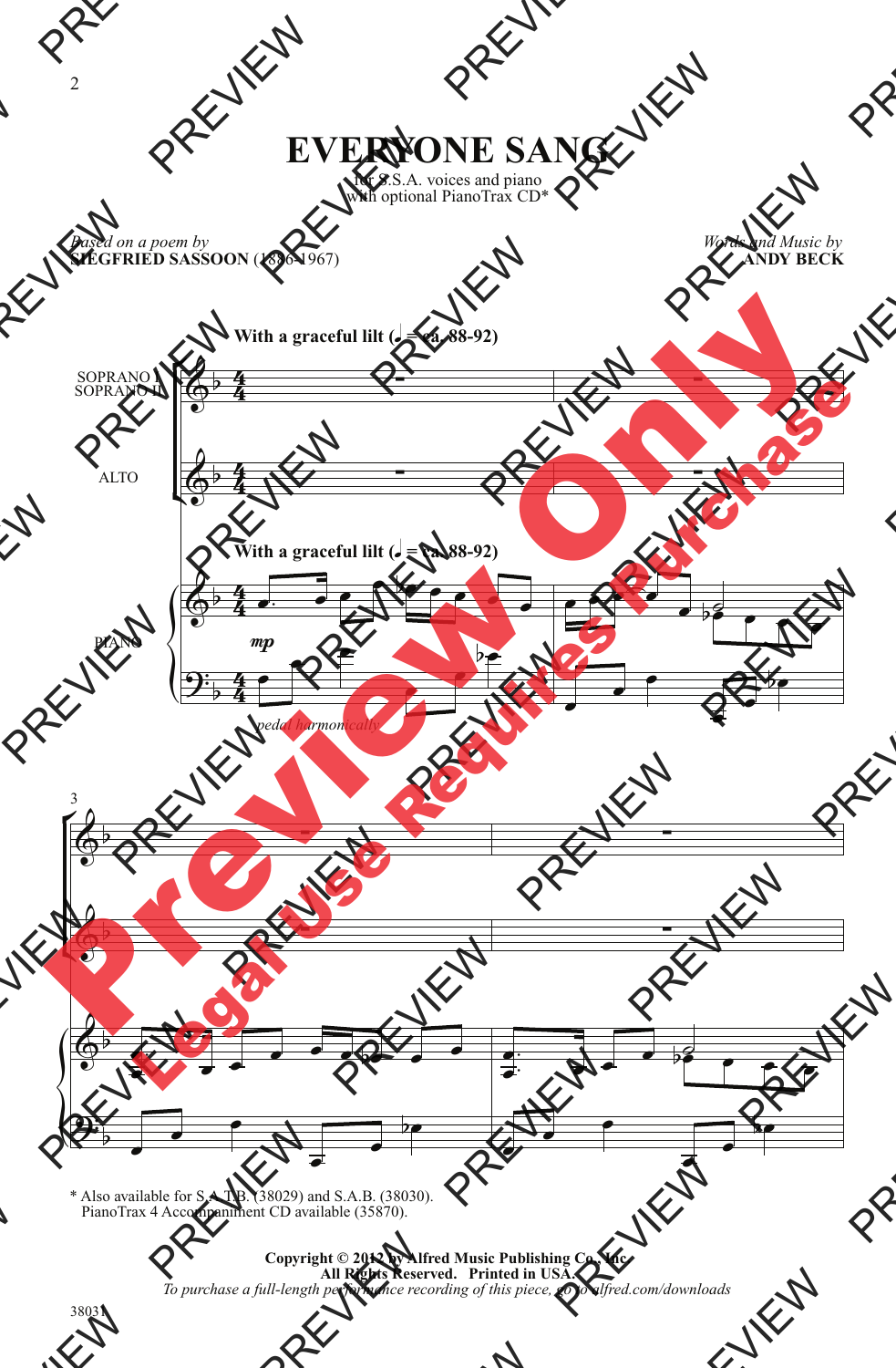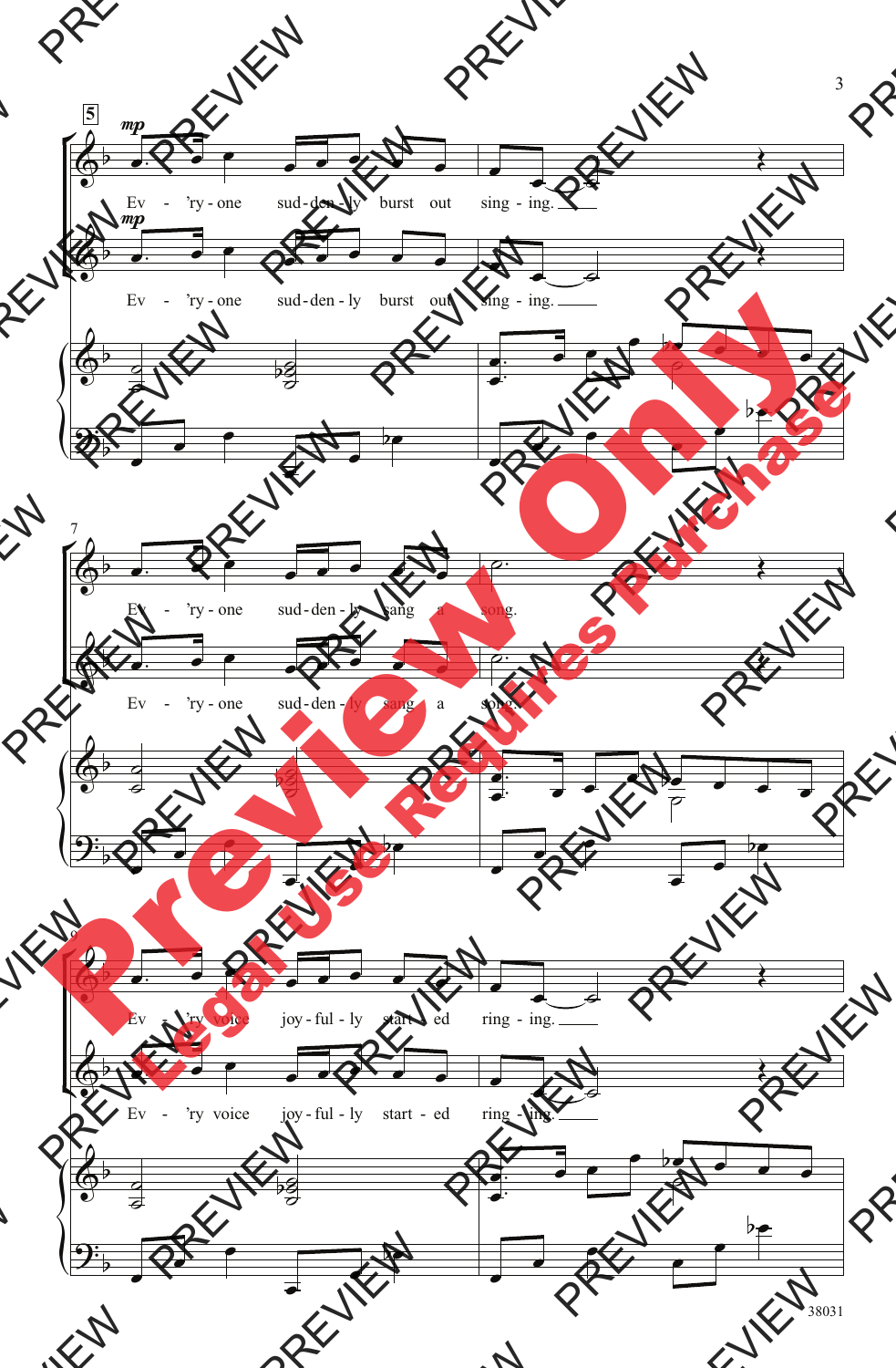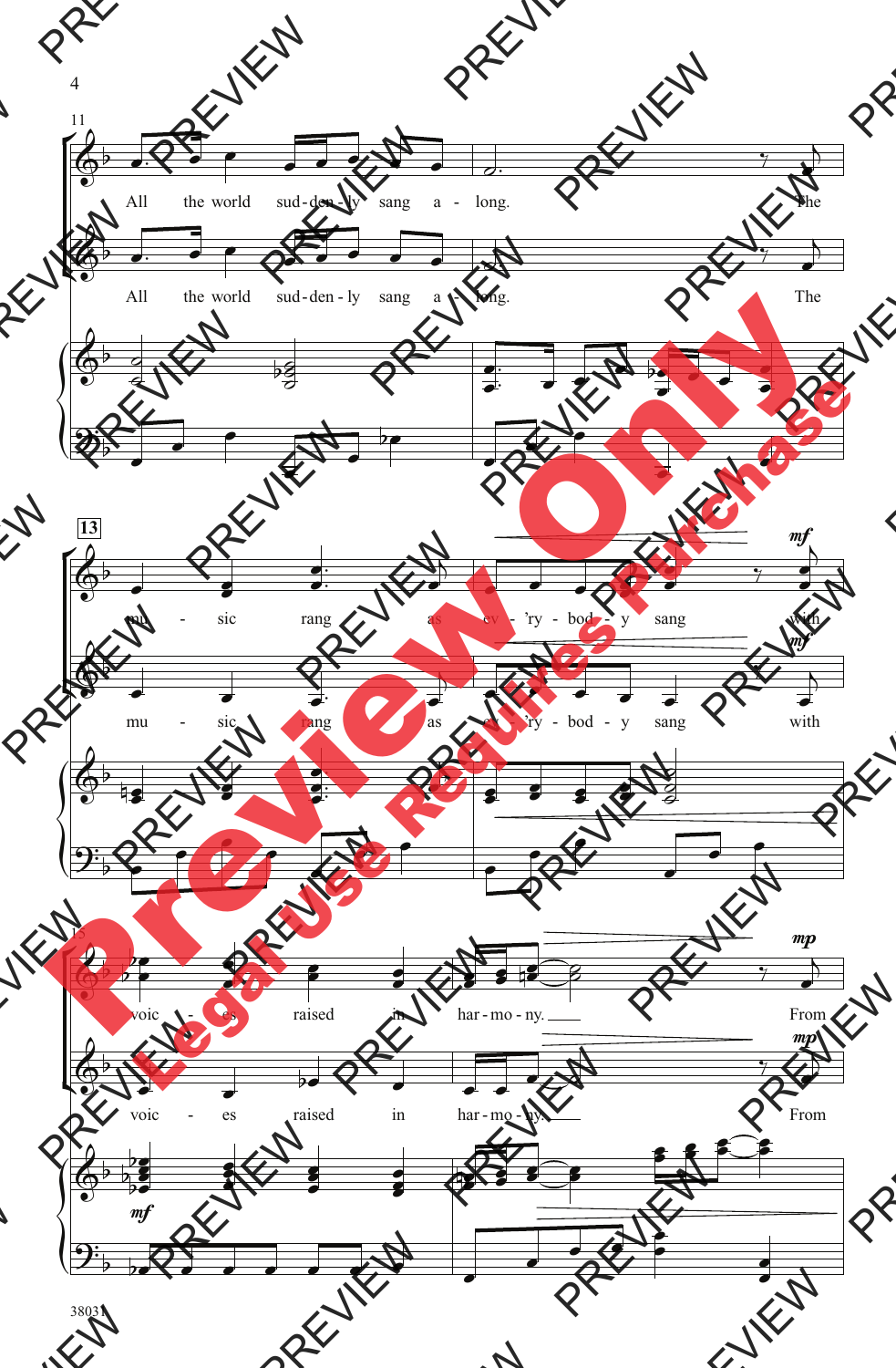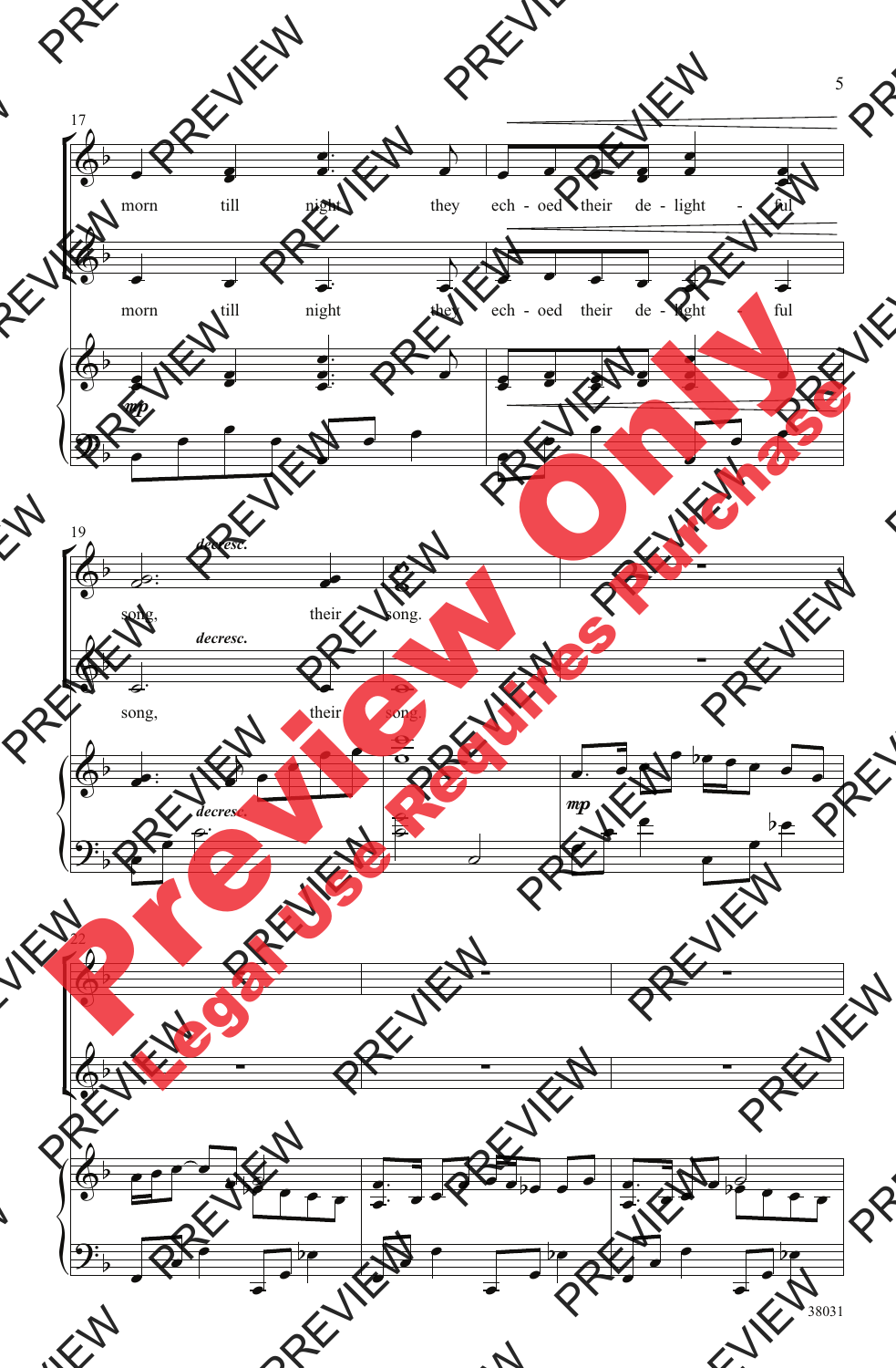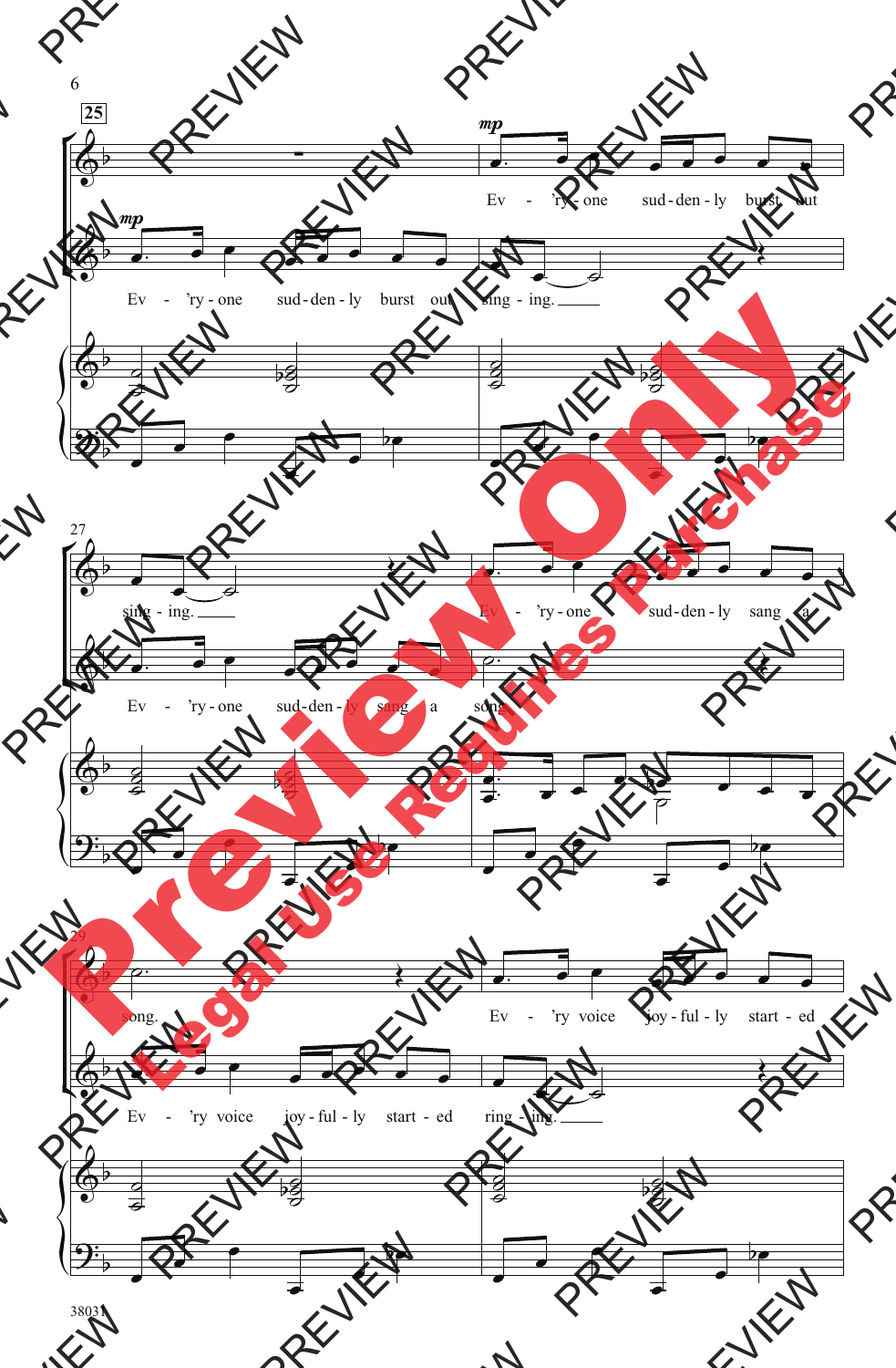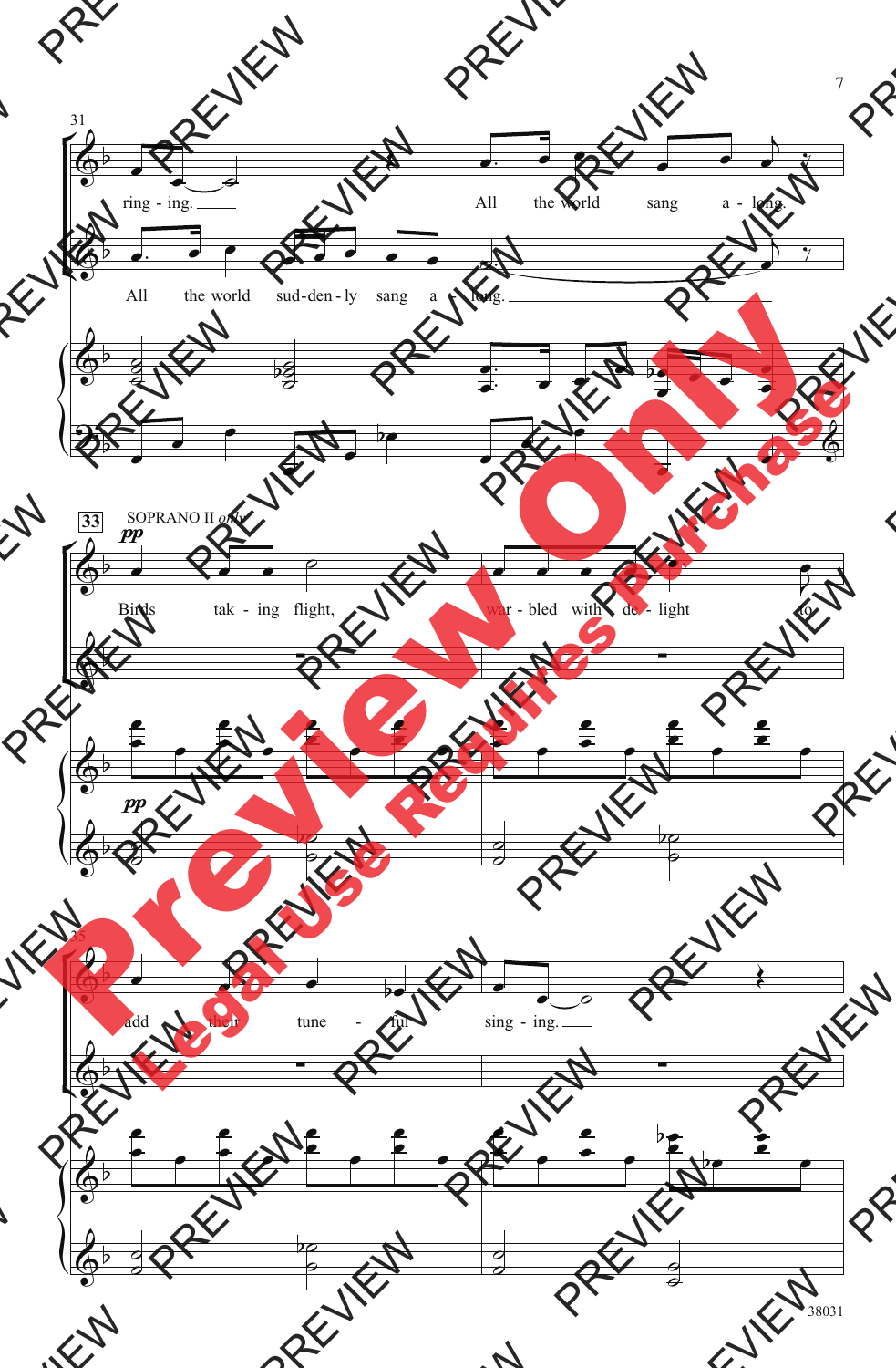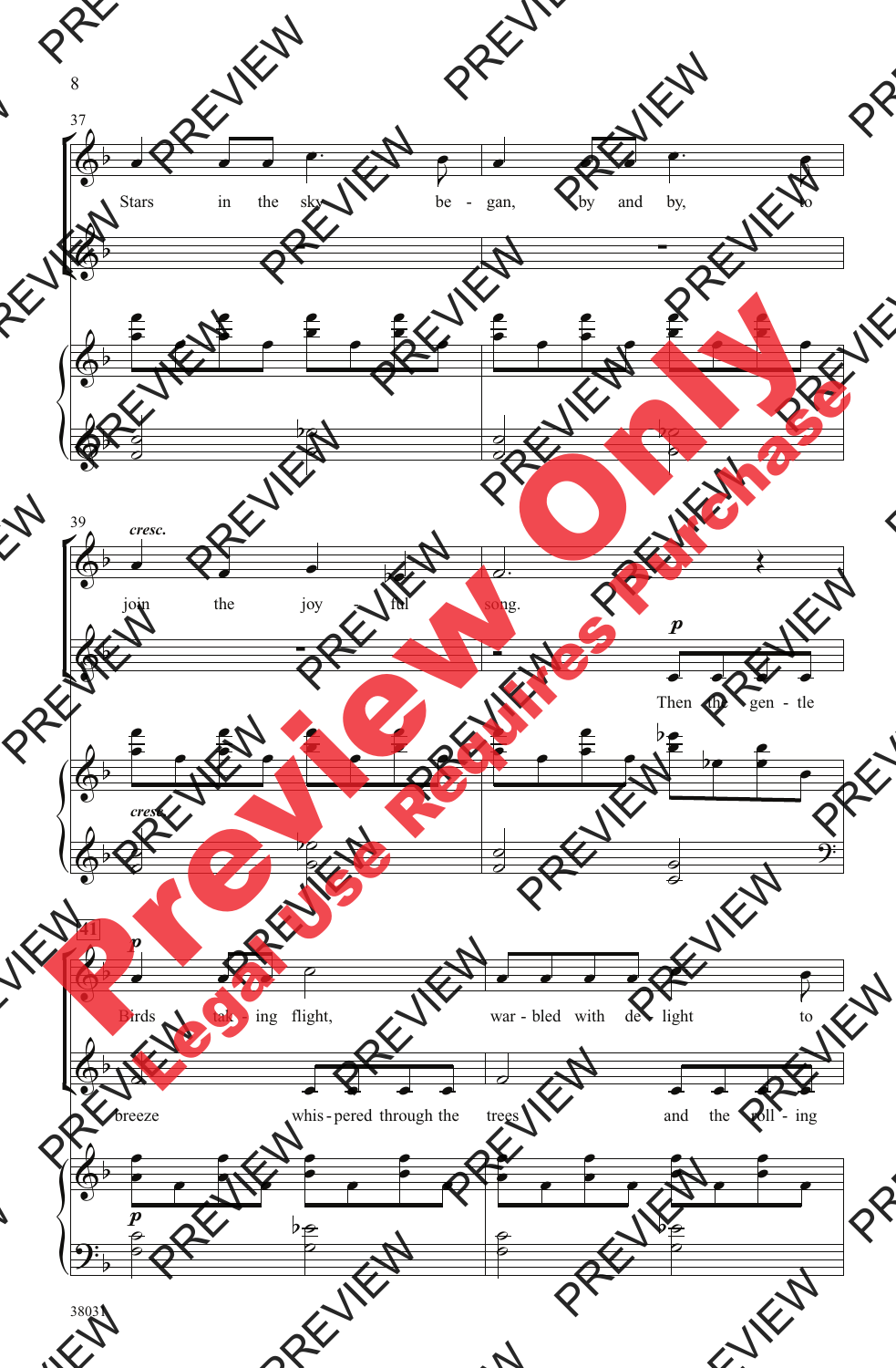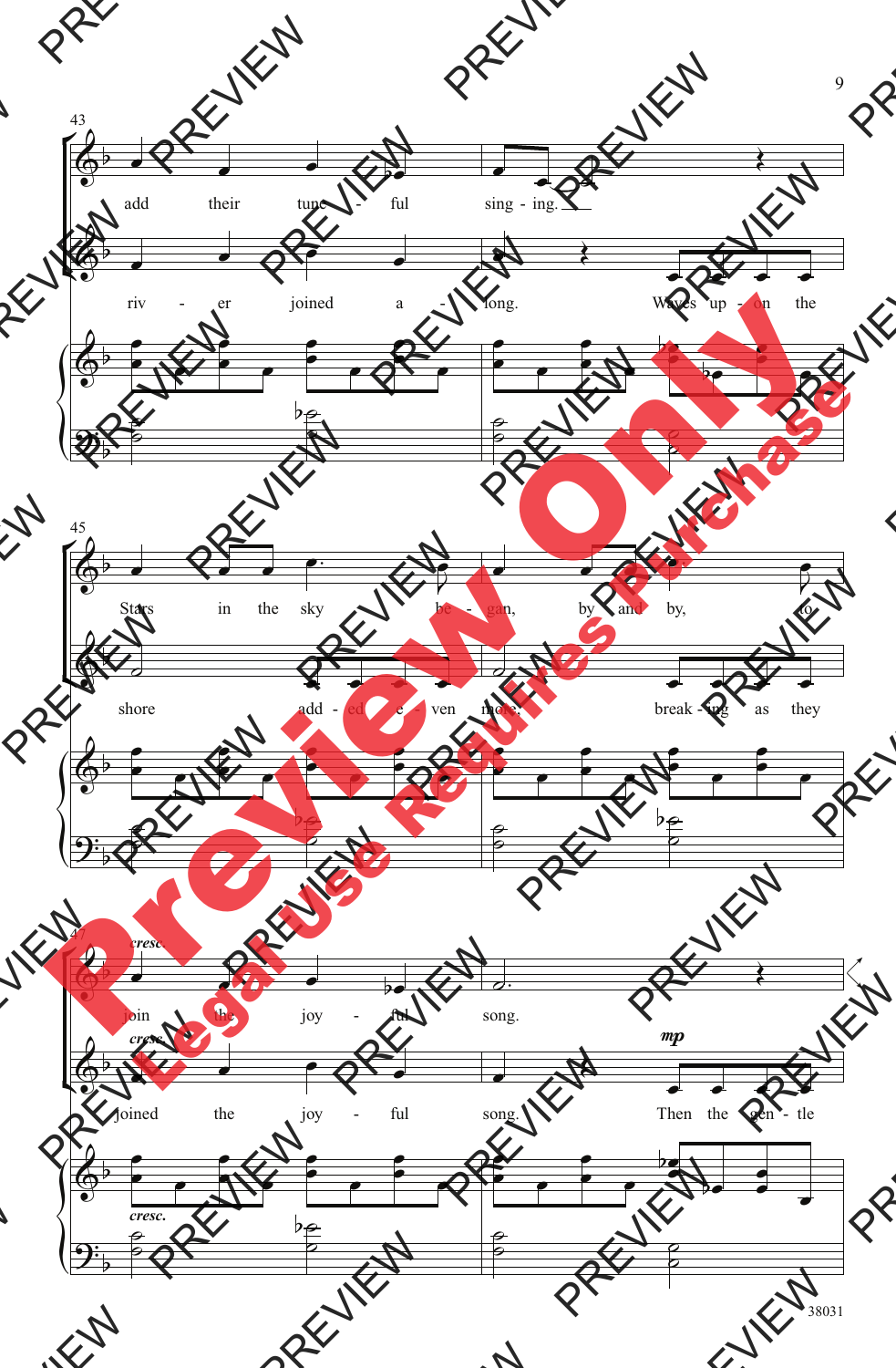![](_page_8_Figure_0.jpeg)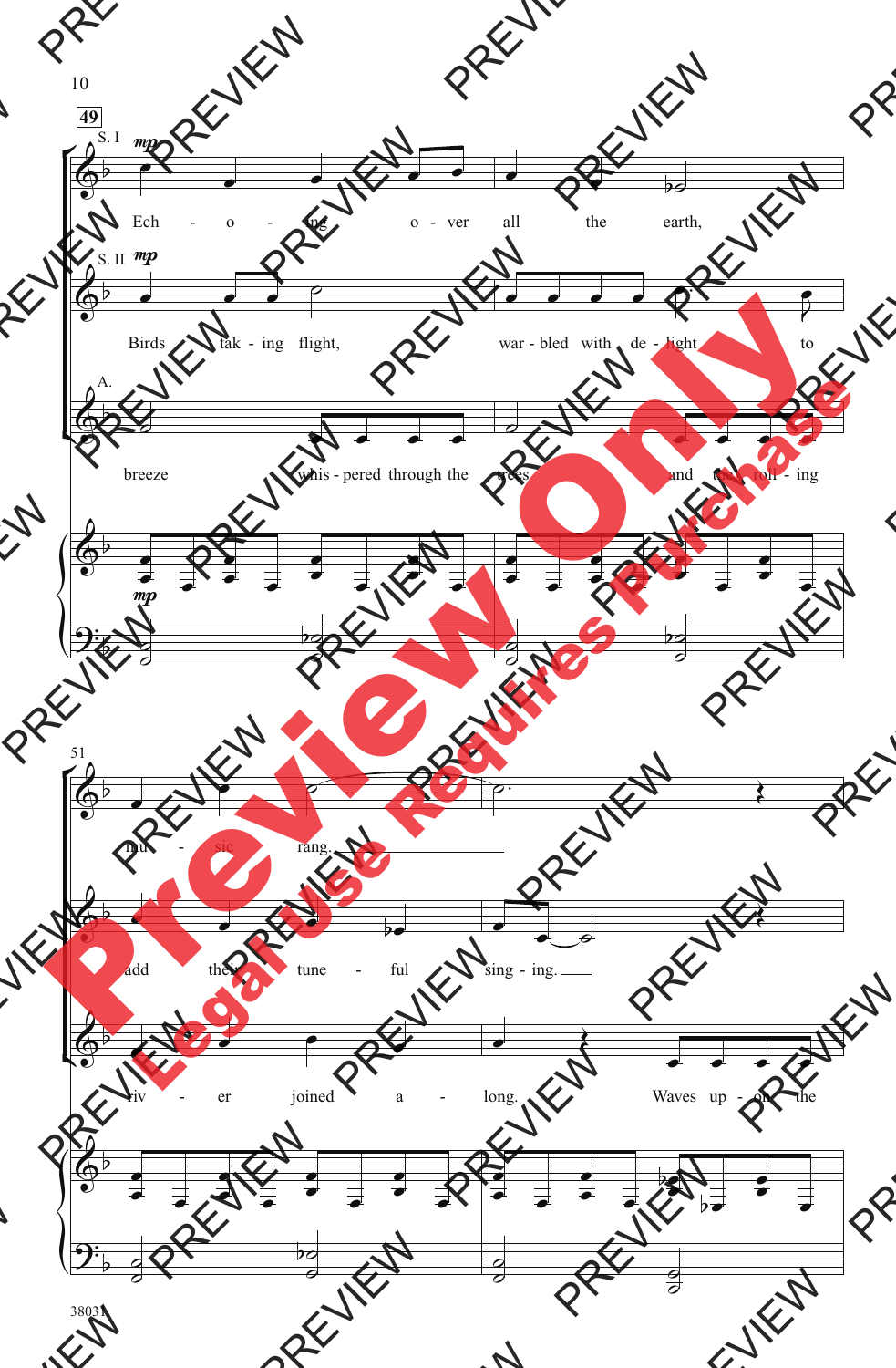![](_page_9_Figure_0.jpeg)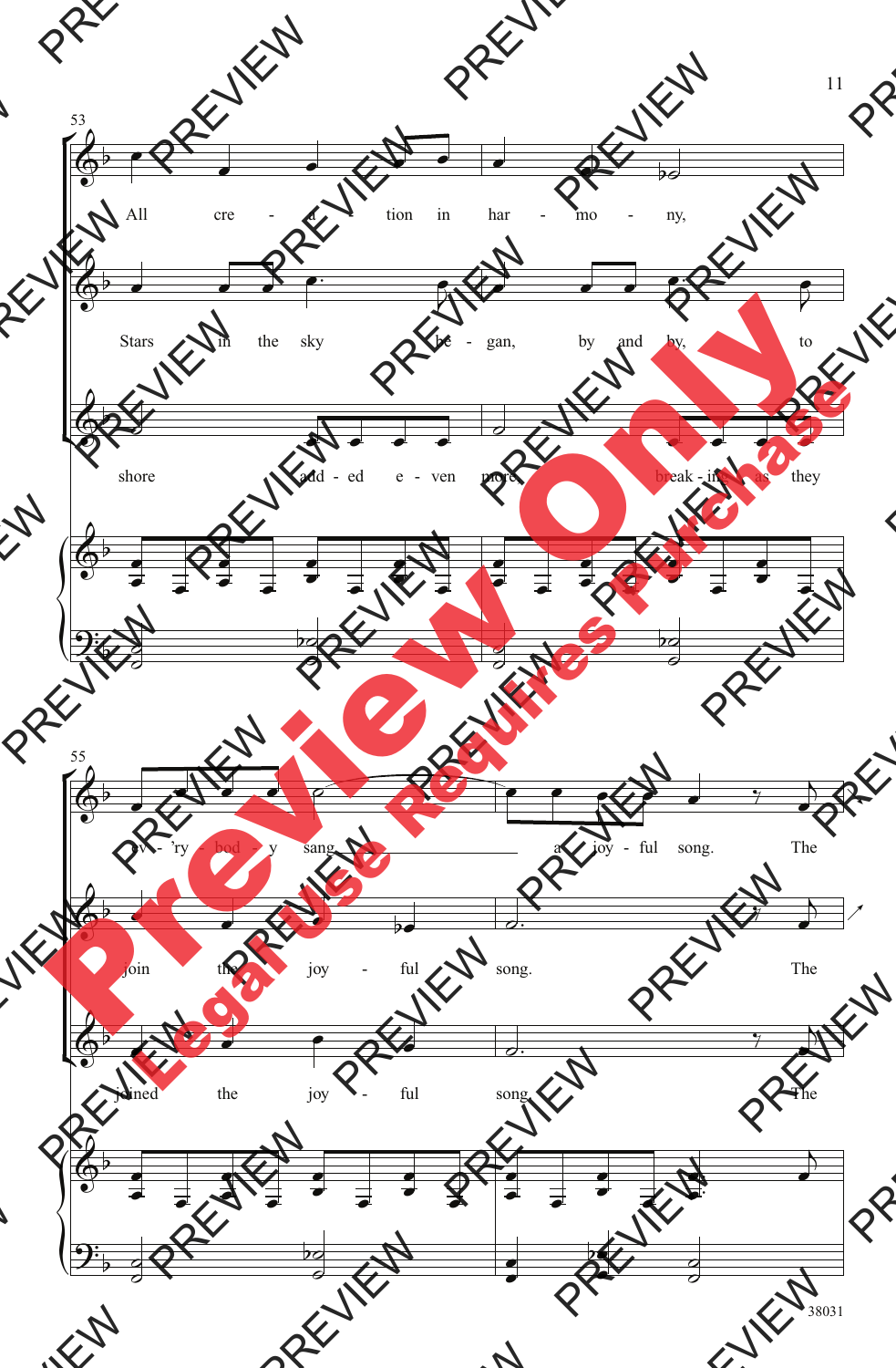![](_page_10_Figure_0.jpeg)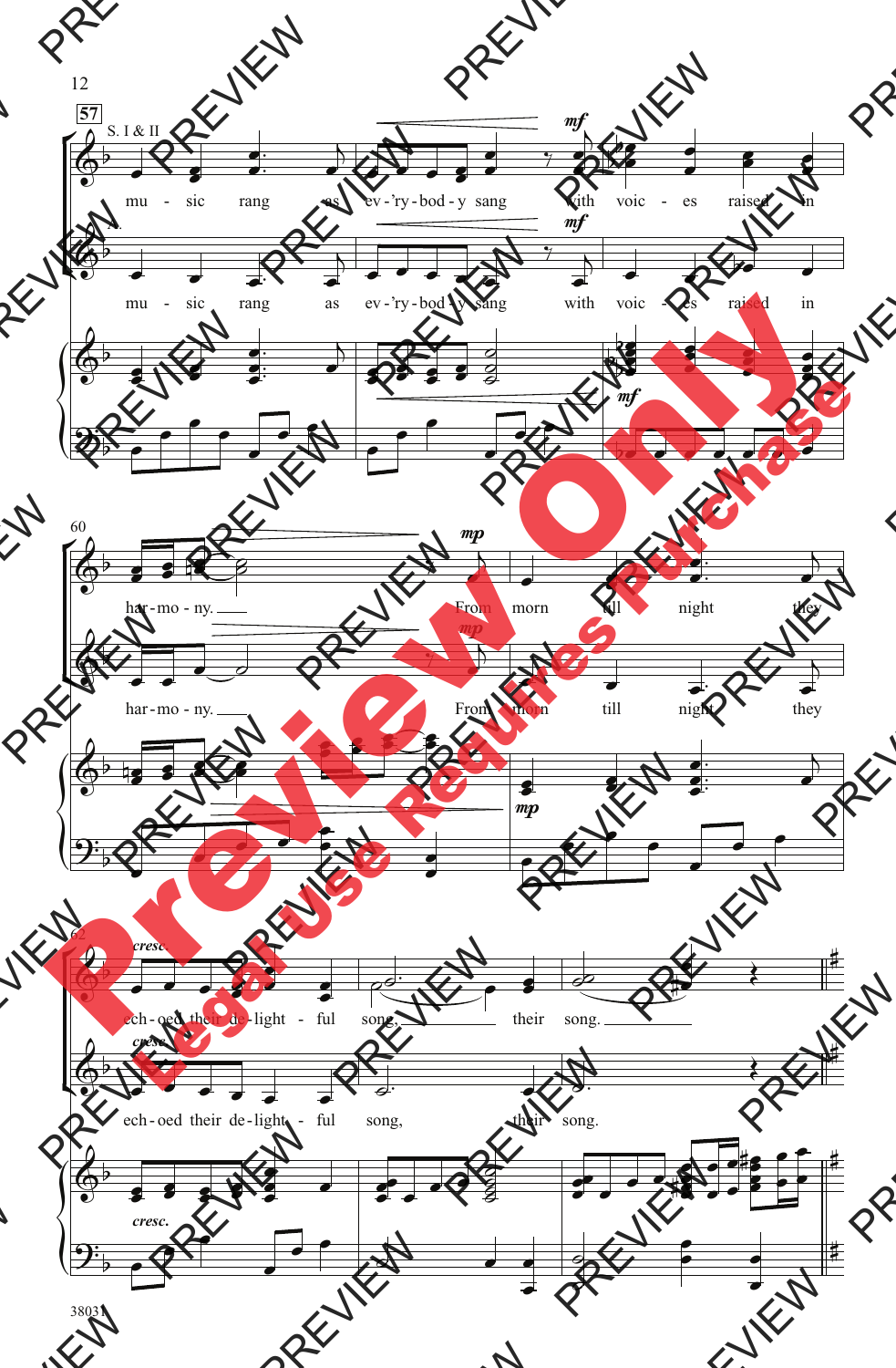![](_page_11_Figure_0.jpeg)